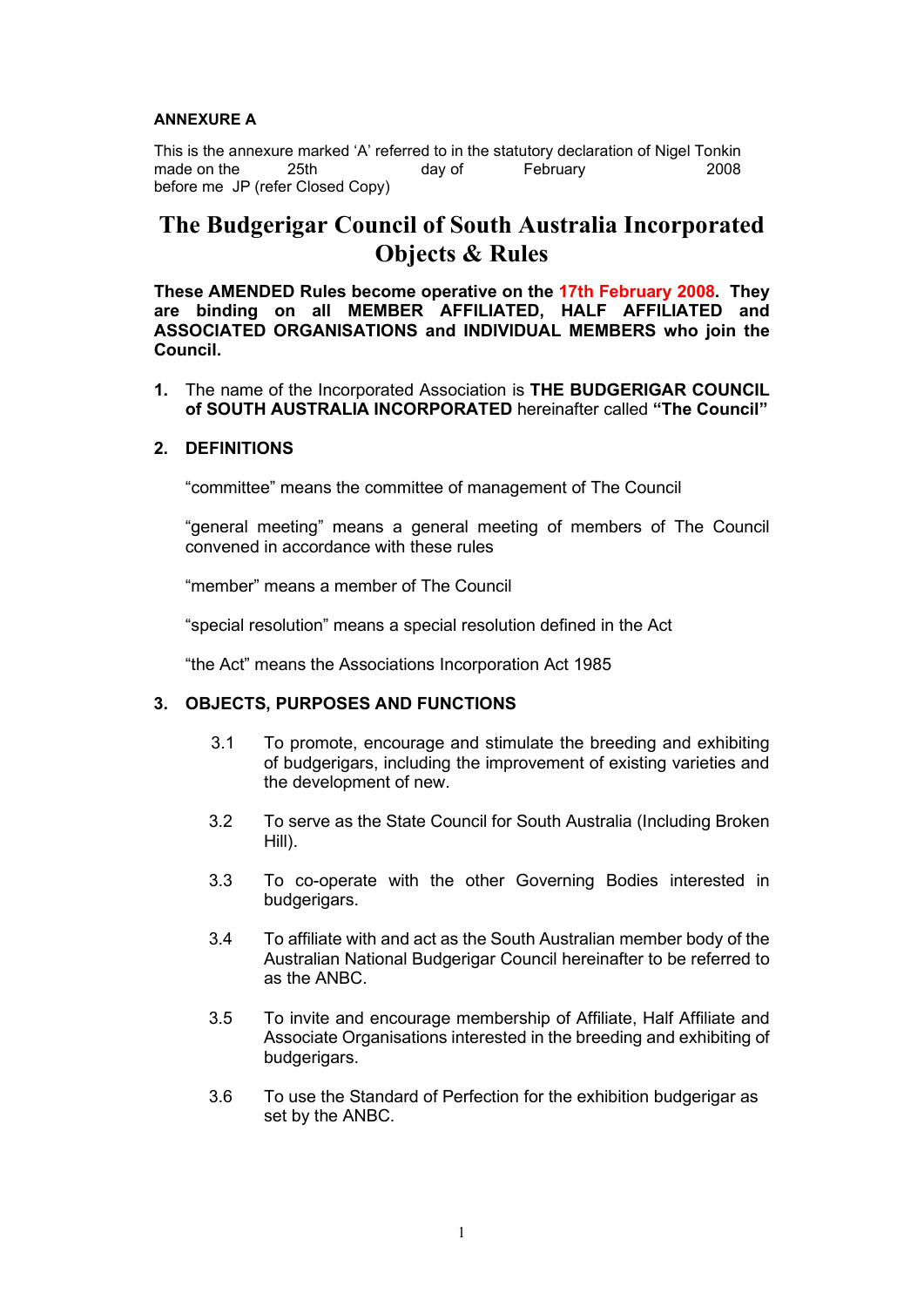- 3.7 To establish, maintain and recommend uniform rules for all shows and exhibitions held by the Council and its Affiliate, Half Affiliate and Associate Organisations.
- 3.8 To establish a panel of Judges (To be a member of the Judges Panel, a Judge must be a financial Individual Member of the Council).
- 3.9 To accept a code of ethics for Judges.
- 3.10 To ratify recommendations received from the Panel of Judges.
- 3.11 To recommend and / or co-ordinate on any matter deemed to be of common interest to Affiliate, Half Affiliate and Associate Organisations.
- 3.12 To obtain direction / instruction from Affiliate, Half Affiliate and Associate Organisations on ANBC matters through their delegates.
- 3.13 To hold annually a pre-selection Show to select a team to represent South Australia at the ANBC Championship Show.
- 3.14 To host the ANBC Championship Show when required.
- 3.15 To compile annually a register of Show and Meeting dates of all participating Affiliate, Half Affiliate and Associate Organisations.
- 3.16 To establish and maintain an exhibitor status register for all financial Individual Members and or Partnerships.
- 3.17 To do all such other things as may be incidental to the attainment of such objects.

# **4. POWERS.**

- 4.1 The powers of The Council shall be the powers contained in the Associations Incorporations Act, and without limiting those powers, The Council shall be entitled to hold real or personal property, and open and operate bank accounts.
- 4.2 The Committee shall be entitled to exercise the full powers of The Council, and without limiting those powers shall have the management and control of the funds and other property of The Council, provided that The Council shall not be entitled to borrow money.

# **5. MEMBERSHIP**

- 5.1 Individual Members shall be persons who have agreed to accept the above Objects, Purposes and Functions detailed in Rule 3., paid the prescribed membership fee and who are:
	- 5.1.1 Financial Individual Members of an Affiliate, Half Affiliate or Associate Organisation of the Council. Membership entitles that Individual voting rights at the Annual General Meeting or any other meetings so convened (Refer to rule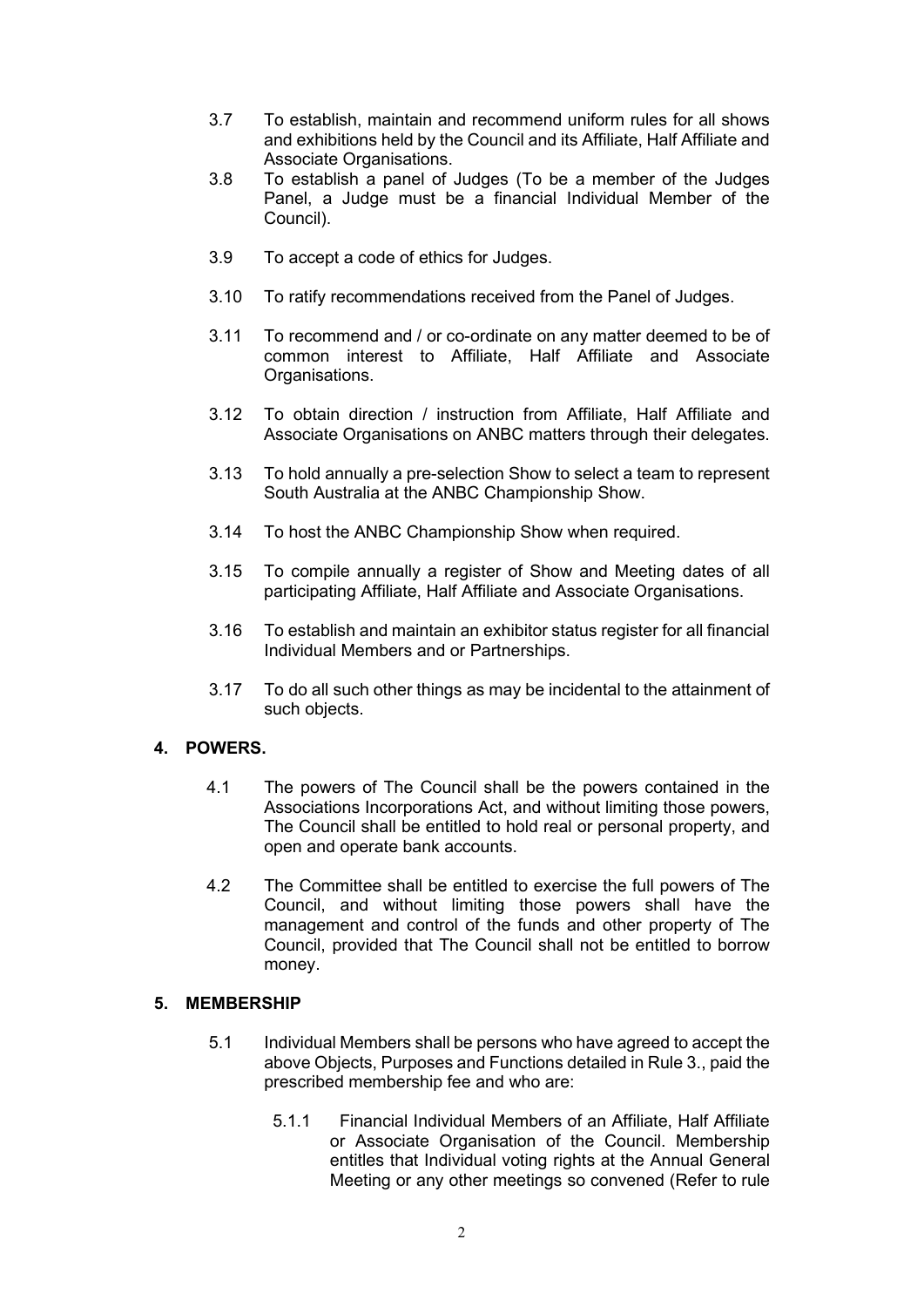8 for voting procedures ), plus the entitlement to purchase Council rings. All Individual members shall pay a set annual fee as determined and voted upon by the Individual members at the Annual General Meeting of the Council. Family membership and Partnerships will be treated as one Individual membership unless separate membership fees have been paid. **Note:** An Individual under 18 years of age requiring membership shall be deemed a Junior Individual Member on paying the prescribed fee. This fee shall be determined annually at the Annual General Meeting.

- 5.1.2 Persons who have applied in writing for membership and who are accepted as members by majority vote of the Committee.
- 5.2 Organisation Memberships shall be for Organisations which have applied in writing for membership, expressed support for the above Objects, Purposes and Functions in Rule 3, paid the prescribed membership fee and are accepted as members by a majority vote of the Committee.
	- 5.2.1 An Affiliate Organisation (To appoint from its members a nominated number of representatives who will become Councillors (see Rule 6.2)) shall pay a set fee per annum as recommended by The Council and voted upon by Individual Members annually at the Annual General Meeting. On becoming an Affiliate Organisation, all financial Individual Members of that Organisation shall be bound by the Rules of The Council and shall only be able to purchase rings supplied by The Council. The only exception to this ruling is, if a financial Individual Member is a dual member of both this Council and of a recognised interstate Organisation and chooses to purchase rings through that interstate Organisations Controlling Body. Noting that only 'SA' prefixed rings will be accepted on birds for the purpose of Rule 3.13.

To be an Affiliate Organisation of The Council, Metropolitan Organisations (within a 50 km radius of the Adelaide G.P.O. ) must have a minimum of ten (10) financial Individual Members of The Council and, Country Organisations a minimum of five (5). Individual Members can only nominate one '**Principal'** Organisation for the purpose of this ruling.

5.2.2 A "Half Affiliate" Organisation shall pay 50% of the Affiliated Organisation fee per annum and be permitted to appoint from its members ONE representative who will become a Councillor (see Rule 6.2). On becoming an Associate Organisation, all financial Individual Members of that Organisation shall be bound by the Rules of The Council and shall only be able to purchase rings supplied by The Council. The only exception to this ruling is if a financial Individual Member is a dual member of both this Council and of a recognised interstate Organisation and chooses to purchase rings through that interstate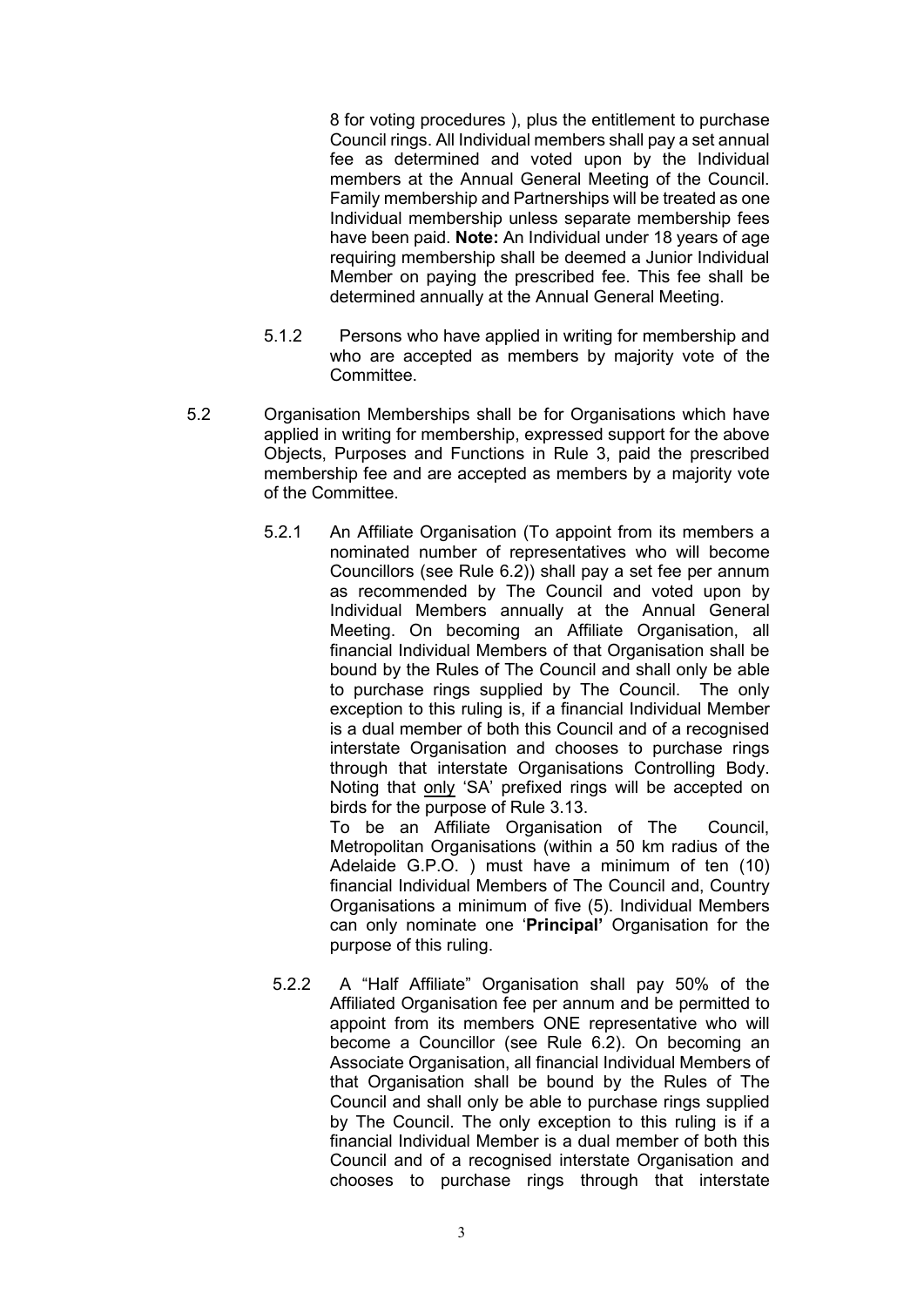Organisations Controlling Body noting that only 'SA' prefixed rings will be accepted on birds for the purpose of Rule 3.13.

To be a "Half Affiliate" Organisation of The Council, Metropolitan Organisations (within a 50 km radius of the Adelaide G.P.O. ) must have a minimum of ten (10) financial Individual Members of The Council and, Country Organisations a minimum of five (5). Individual Members can only nominate one '**Principal'** Organisation for the purpose of this ruling.

- 5.2.3 An Associate Organisation (Not having representation on the Committee of Council) shall pay 25% of the Affiliated Organisation fee per annum. On becoming an Associate Organisation, all financial Individual Members of that Organisation shall be bound by the Rules of The Council and shall only be able to purchase rings supplied by The Council. The only exception to this ruling is if a financial Individual Member is a dual member of both this Council and of a recognised interstate Organisation and chooses to purchase rings through that interstate Organisations Controlling Body noting that only 'SA' prefixed rings will be accepted on birds for the purpose of Rule 3.13
- 5.3 Due date for Affiliate, Half Affiliate, Associate and Individual Memberships shall be the first (1st) day of January annually.
- 5.4 Membership shall cease on:
	- 5.4.1 Resignation in writing delivered to the premises of the Secretary or Public officer of The Council.
	- 5.4.2 Non renewal of membership within two (2) months of expiry.
- 5.5 Expulsion of a Member:
	- 5.5.1 Subject to giving a member an opportunity to be heard or make a written submission, the Committee may resolve to expel a member upon a charge of misconduct detrimental to the interests of The Council.
	- 5.5.2 Particulars of the charge shall be communicated to the member at least one month before the meeting of the Committee at which the matter will be determined.
	- 5.5.3 The determination of the Committee shall be communicated to the member, and in the event of an adverse determination the member shall, subject to the Rule below, cease to be a member 14 days after the Committee has communicated its determination to the member.
	- 5.5.4 It shall be open to a member to appeal to The Council at a Special General Meeting, so convened, against the expulsion. The intention to appeal shall be communicated to the Secretary of The Council within 14 days after the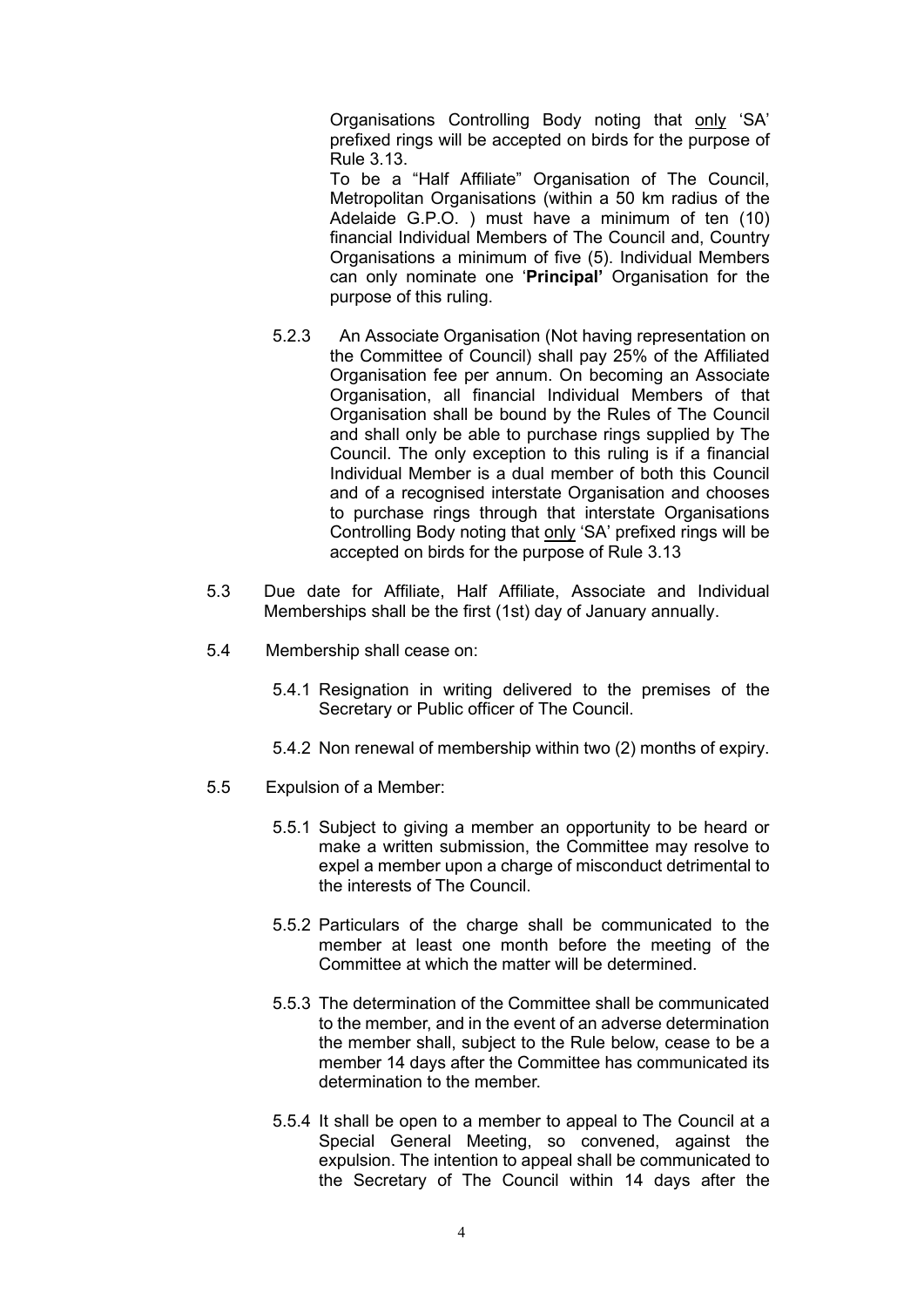determination of the Committee has been communicated to the member.

5.5.5 In the event of an appeal under the Rule above, the appellant's membership of The Council shall not be terminated unless the determination of the Committee to expel the member is upheld by the members of The Council entitled to vote at the Special General Meeting, so convened, after the appellant has been heard by the members of The Council, and in such an event membership will be terminated at the date of the Special General Meeting at which the determination of the Committee is upheld.

#### 5.6 Register of Members:

- 5.6.1 A register of members must be kept and contain:
	- i) The name and address of each member;
	- ii) The date on which each member was admitted to The Council; and
	- iii) If applicable, the date of, and reason(s) for, termination of membership.

#### **6. THE COMMITTEE OF COUNCIL**

- 6.1 The affairs of The Council shall be managed and controlled exclusively by a Committee which in addition to any powers and authorities conferred by these Rules, may exercise all such powers and do all such things as are within the Objects, Purposes and Functions of The Council.
- 6.2 The Committee shall comprise of equal representation of Individual Members per Affiliate Organisation, who have been duly elected by that Affiliate and one representative per "Half Affiliate" who has been duly elected by that "Half Affiliate". An Individual shall retain their position on the Management Committee of Council, subject to Rule 6.11, until the following Annual General Meeting of The Council. No Affiliate or "Half Affiliate" Organisation shall replace any member so removed as their delegate, subject to Rule 6.11 until the following Annual General Meeting.
	- 6.2.1 If any Affiliate, Half Affiliate Organisation should cease to function, that Organisation shall no longer have representation on the Management Committee. (see Rule 6.10.4)
	- 6.2.2 From the Committee, a Chairperson, Vice Chairperson, Secretary, Treasurer and Ring Officer shall be elected annually by the Individual Members at the Annual General Meeting of the Council or a Special General Meeting convened for that purpose.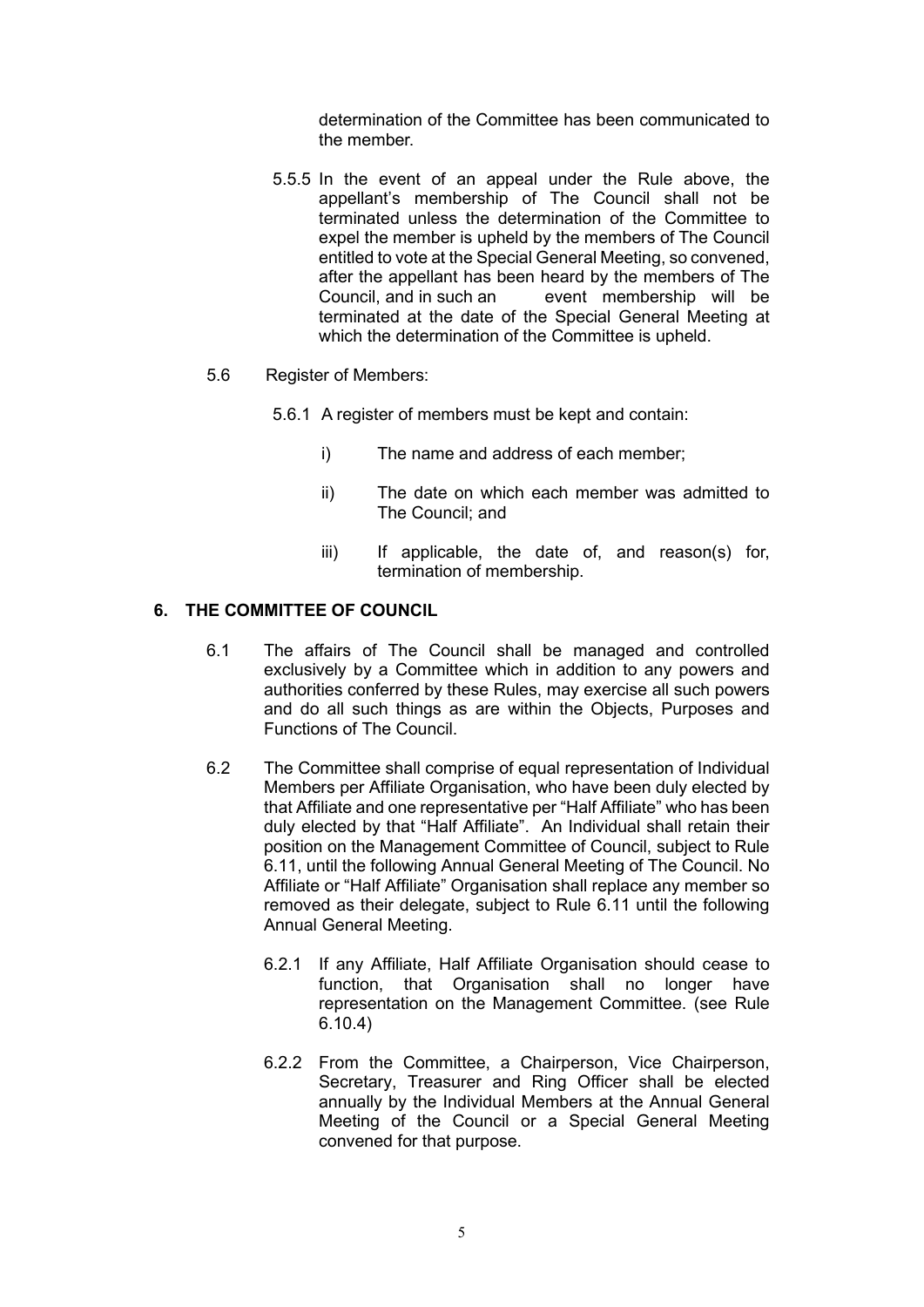- 6.2.3 Postal votes will be accepted in accordance with Rule 8.2 and all voting shall be by ballot to a nominated neutral Justice of the Peace as approved by the Committee of the Council.
- 6.3 If no nomination is received for a Management Committee position at an Annual General Meeting or a Special General Meeting so convened the Committee of The Council may appoint another member of the Committee to fill this casual position provided such member holds no other formal position on the Committee.
- 6.4 The Committee shall have the power to appoint such Officers as are required to carry out the Objects of the Council and may delegate any of its powers to such Officers.
- 6.5 The Committee shall appoint a **Public Officer** who shall notify the Corporate Affairs Commission of such appointment, and who shall file such returns and notices, as shall be required by law. The Public Officer, who may also be a Councilor, shall hold office until another person is appointed to the position by the Committee.
- 6.6 A **Judges Representative,** who may also be a Councilor, shall be appointed by the Committee of Council after being nominated at a Judges meeting especially convened for that purpose. The holder of this position must be of at least Major Award status, and is to attend Council meetings, if not a Councilor, when necessary, but in a non voting capacity.
	- 6.6.1 A Judges Committee shall be formed by the Judges Panel.
- 6.7 A **Show Manager,** who may also be a Councilor, shall be appointed by the Committee of Council and will be responsible to The Council on all matters pertaining to Shows and is to attend Council meetings, if not a Councilor, when necessary but in a non-voting capacity.
- 6.8 An **Auditor,** who shall not be required to be formally qualified, shall be appointed by the Individual Members, at the Annual General Meeting to audit the accounts operated by the Office Bearers of The Council and to provide a written report of any such audit to the members at the following Annual General Meeting.
- 6.9 Committee members shall upon election or nomination become members in their own right. They may express the views and interests of any Organisation that they represent, but must vote in the interests of The Council, and to carry out its Objects, Purposes and Functions as per Rule 3.
- 6.10 An Office Bearer or member of the Committee shall cease to hold such office upon:-
	- 6.10.1 Resignation in writing;
	- 6.10.2 Suspension as a member of The Council;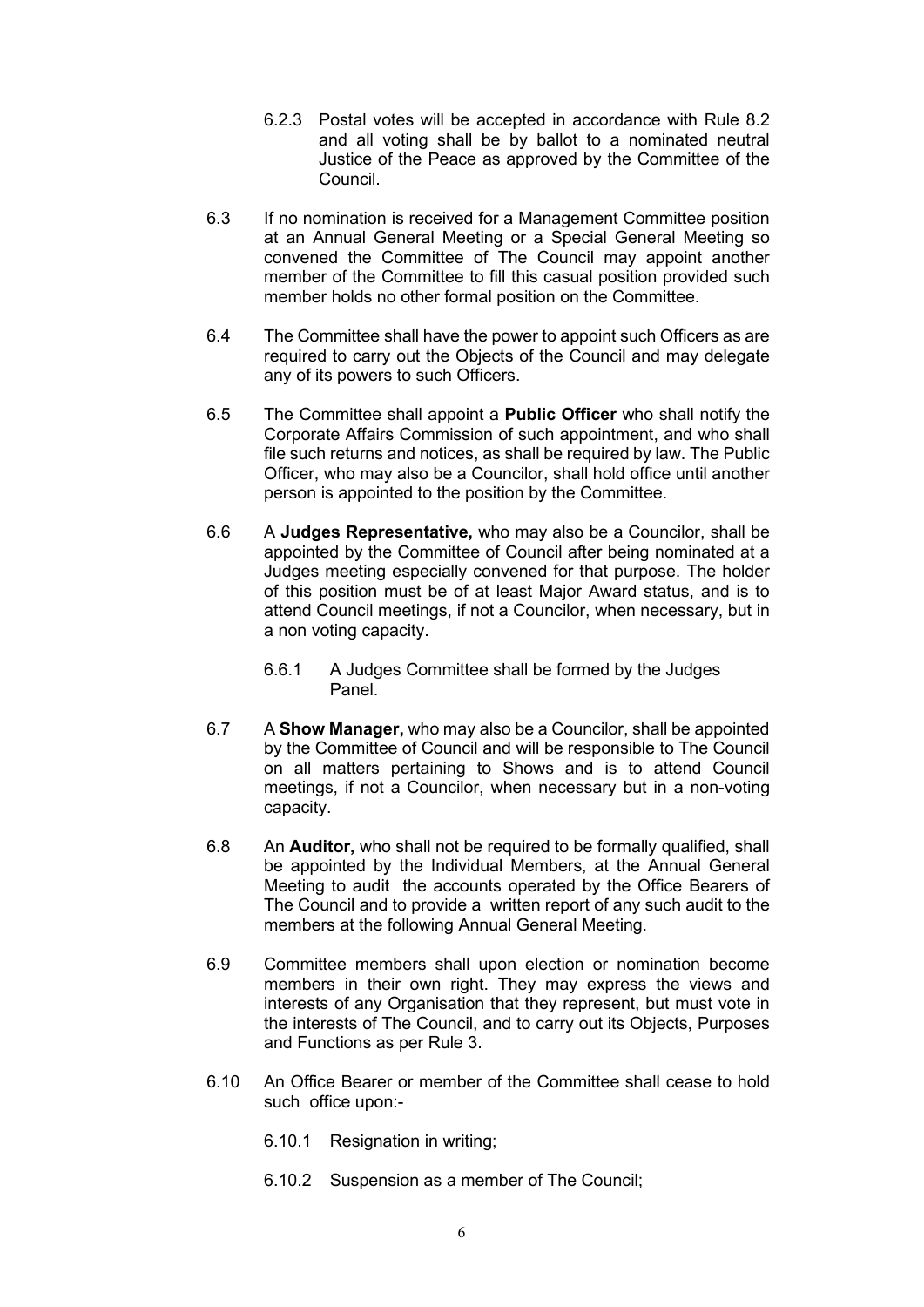- 6.10.3 Absence without apology from more than three consecutive Committee meetings.
- 6.10.4 The Affiliate, Half Affiliate Organisation he or she represents ceases to remain financial and or dissolves.
- 6.11 Upon cessation of tenure of a member of the Committee of The Council, the Affiliate, Half Affiliate Organisation whom that Committee person represented may (subject to Rule 6.2) nominate a replacement representative. Upon cessation of tenure of an Office Bearer of The Council, the Committee of the Council may choose to fill the position from within the Committee of The Council (subject to Rule 6.4) until the next AGM or Special General meeting where Individual Members may vote for a replacement Office Bearer.
- 6.12 The Committee of The Council shall have the authority to interpret the meaning of these Rules and any other matter relating to the affairs of The Council on which these Rules are silent.

#### 7. MEETINGS.

- 7.1 The Annual General Meeting shall be held at least once in each calendar year, and not more than four months after the close of the financial year.
- 7.2 The business of the Annual General Meeting shall be:-
	- 7.2.1 To confirm the minutes of the preceding Annual General Meeting.
	- 7.2.2 To receive the Chairperson's report for the previous financial year.
	- 7.2.3 To receive the Treasurer's report and the audited financial statements for the previous financial year.
	- 7.2.4 To elect or re-elect the Committee Members who must consent in writing, 45 days in advance of the meeting.
	- 7.2.5 To conduct any other business placed on the agenda 45 days in advance of the commencement of the meeting.
	- 7.2.6 To set the Membership fees as prescribed in 5.1.1 and 5.2.1 of these Rules.
- 7.3 A Special General Meeting shall be called by the Secretary within 28 days of receipt of a directive of the Committee or a written request of 3 Affiliate, Half Affiliate or Associate Organisations, or of not less than 10% of the total number of financial Individual members specifying the business to be conducted at the meeting.
- 7.4 Proceedings of the Committee:-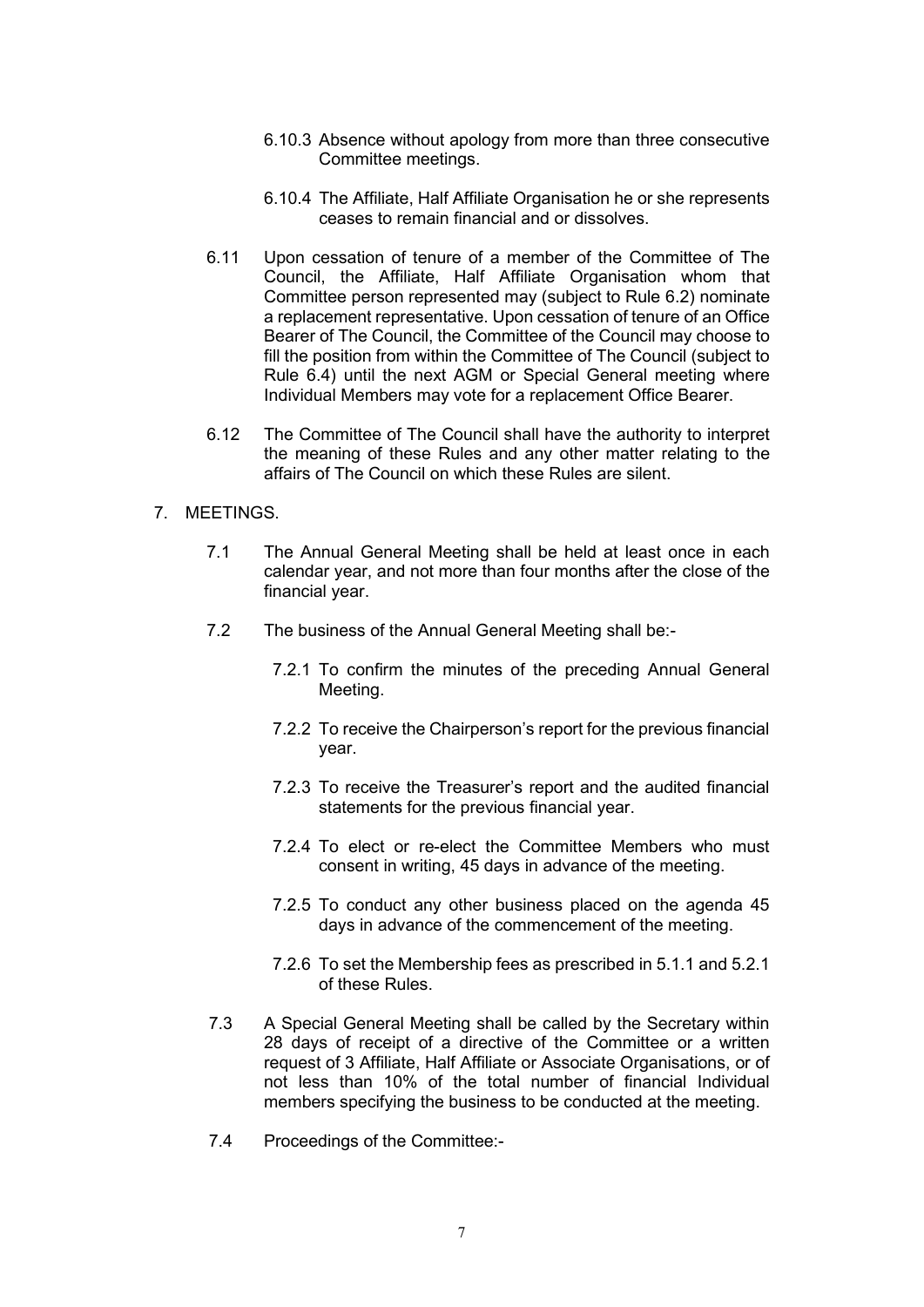- 7.4.1 The Committee shall meet together at least quarterly for the dispatch of business.
- 7.4.2 A quorum for a meeting of the Committee shall consist of 60% of the Committee.
- 7.4.3 Questions arising at any meeting shall be decided by a 51% majority votes.

# **8. VOTING.**

- 8.1 Upon any question arising at any meeting of the Council, a member, other than the Chairperson (see Rule 9.2) has only one vote.
- 8.2 Postal votes by Individual Members shall be accepted on all issues at an Annual General Meeting or at a Special General Meeting.
- 8.3 Family / Partnership members are entitled to one vote per person if they have paid Individual Membership to the Council.
- 8.4 Only current financial Individual Members, who have been financial for a period of at least three (3) months, and who have obtained the age of eighteen (18) may vote on all matters at the Annual General Meeting.
- 8.5 Unless a poll is demanded by at least five members, a question for decision at a general meeting must be determined by a show of hands.
- 8.6 If a poll is demanded by at least five members, it must be conducted in a manner specified by the person presiding and the result of the poll is the resolution of the meeting on that question.

# **9. CHAIRPERSON.**

- 9.1 The Chairperson shall chair all meetings of the Council, except that in the absence of the Chairperson, or at the request of the Chairperson, the Vice-Chairperson shall represent the Chairperson and preside over that meeting.
- 9.2 The Chairperson shall have a deliberative vote and shall in addition have a casting vote, if votes are equal.
- 9.3 The Chairperson together with the Secretary shall prepare the agenda for all meetings of the Council.
- 9.4 The Chairperson of a meeting shall encourage full balanced participation by all members, and shall attempt to cover all points on the agenda by the conclusion of the meeting.
- 9.5 The Chairperson shall act as spokesperson of the Council unless an alternative spokesperson has been appointed by the Committee. The spokesperson shall make statements in accordance with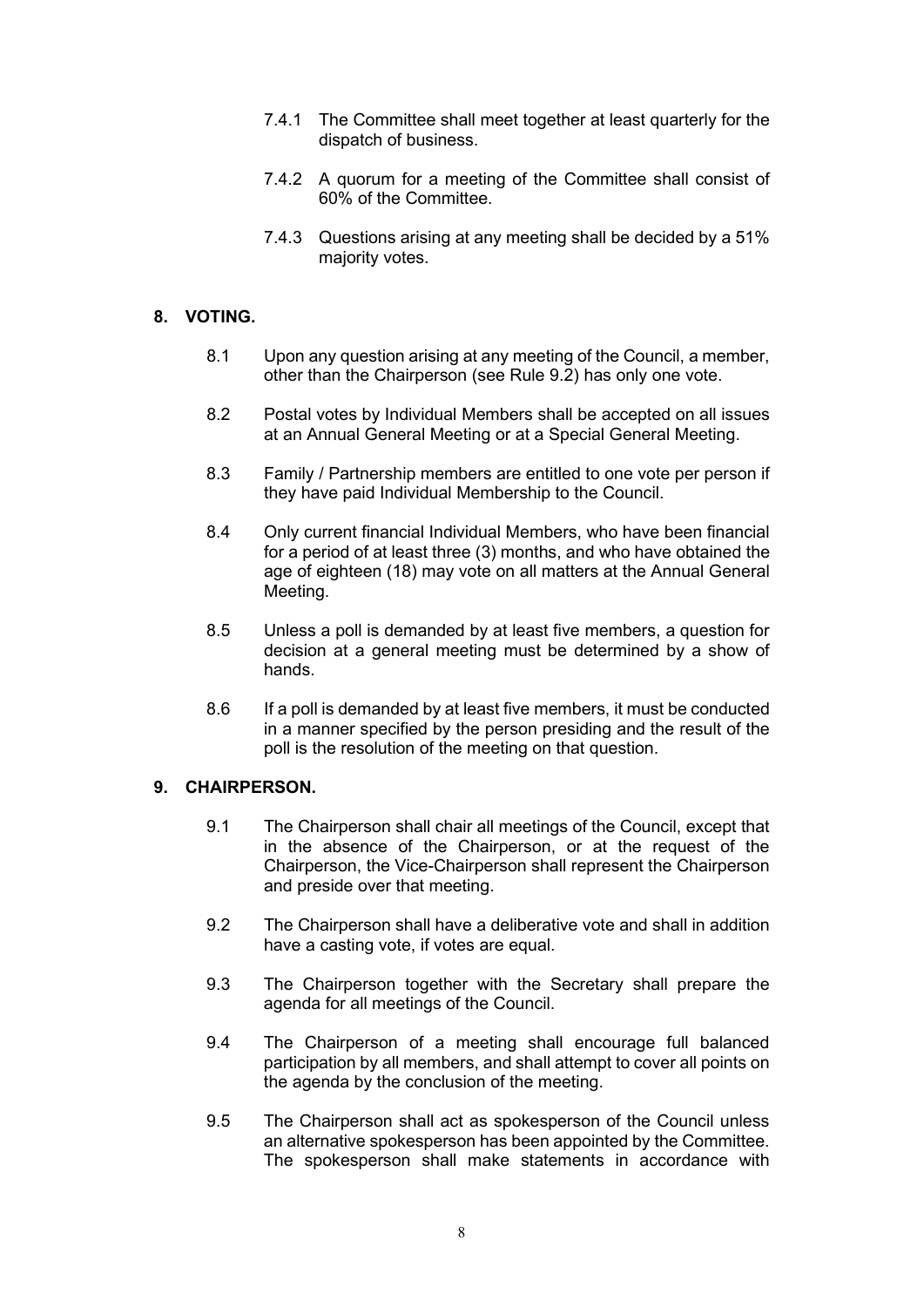previously agreed policy, or in an emergency, following consultation with the required quorum of the Committee.

#### **10. VICE-CHAIRPERSON.**

10.1 The Vice-Chairperson shall in the absence of the Chairperson represent the Chairperson as per above. In the absence of the Vice-Chairperson, another member may be elected as Chairperson for that meeting.

#### **11. SECRETARY.**

- 11.1 The Secretary shall ensure that notice of meetings is given in accordance with the provision of these Rules.
- 11.2 The Secretary shall ensure that records are kept of the Council, including the Rules and Policies, Records of Members, a Register of Minutes of Meetings and of Notices a file of Correspondence and records of submissions or reports made by or on behalf of the Council.
- 11.3 The Secretary shall ensure that the minutes kept pursuant to this Rule are signed by the Chairperson of the meeting at which the proceedings took place, or by the Chairperson of the next succeeding meeting. Where minutes are entered and signed, they shall until the contrary is proved be evidence that the meeting was convened and duly held, and that all appointments made at a meeting shall be deemed to be valid.
- 11.4 The Secretary shall ensure that copies of the minutes of all meetings are circulated to all Affiliate, Half Affiliate and Associate Organisation Secretaries and Delegates within 21 days of the meeting.
- 11.5 The Secretary shall keep and maintain a proper Petty Cash book accounting for all expenditure by him / her.
- 11.6 The Secretary shall issue the Council Rules and other relevant material to new member Organisations upon their membership acceptance.
- 11.7 In the absence of the Secretary, an Assistant Secretary may be appointed by the Council to fulfill the role of the Secretary during that absence.

#### **12. TREASURER.**

12.1 The Treasurer shall ensure that all monies received are paid into an account authorised by the Committee in the name of the Council, within 10 working days of receipt. Payments shall be as petty cash or cheque, signed by 2 authorised signatories of whom there shall be no more than 4 appointed by the Committee. Major or unusual expenditures shall be authorised in advance by the Committee.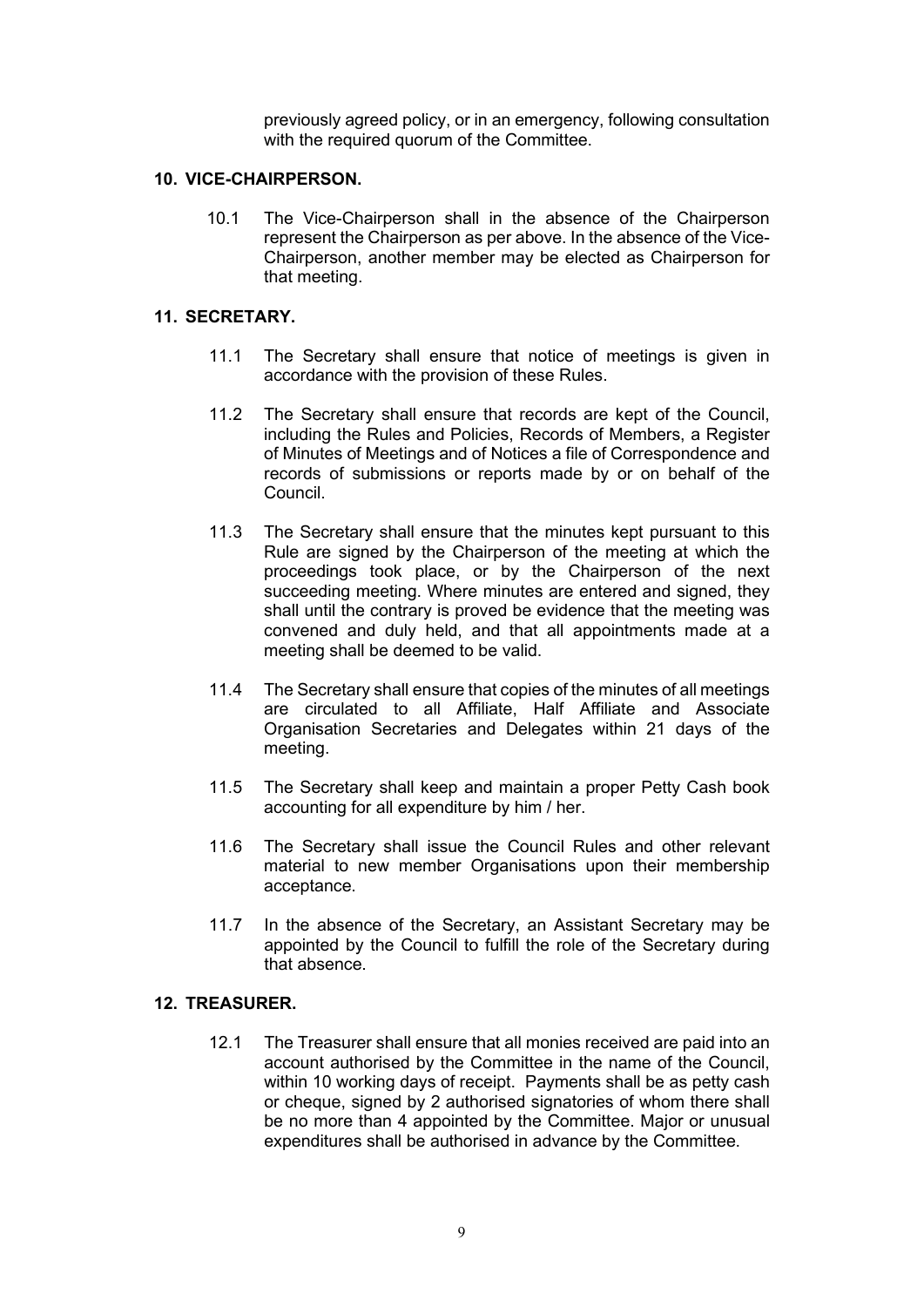- 12.2 The Treasurer shall ensure that records are kept of all receipts and payments, and other financial transactions. Such records shall be available for inspection by any member.
- 12.3 The Treasurer shall ensure that financial budgets and statements are prepared, and shall submit a report on the finances to each Committee meeting.
- 12.4 The Treasurer shall ensure that the financial statements comprising, either an account of receipts and payments, and a statement of assets and liabilities, or an account of income and expenditure, and a balance sheet shall be prepared following the end of the Councils financial year, which shall commence on the  $1<sup>st</sup>$  of July and end on the 30th of June, unless altered at an Annual General Meeting.
- 12.5 The Treasurer shall ensure that the Annual Financial Statements are audited, before presentation to the Annual General Meeting, by the appointed Auditor, see Rule 6.8

# **13. RING OFFICER.**

- 13.1 The Ring Officer shall be responsible for all matters pertaining to rings.
- 13.2 The Ring Officer shall issue to Individual Members annually, closed rings purchased from the ANBC recognised ring manufacturer, and prefixed with "SA" and the appropriate ANBC security symbol for that year of issue. Rings may also be requested to be dispatched to the Ring Steward of the ordering members Society. All rings are to be issued on a strictly paid for in advance basis only. The initial issue of rings to the BCSA Ring Officer for any given year will be available for distribution to individual members and member bodies by the date as determined by the ANBC.

To obtain closed rings Individual members, Family Members and Partnerships must be financial members of a Council Affiliate or Associate Organisation, and of this Council.

- 13.3 The Ring Officer shall keep and maintain a proper register of all rings issued and produce the same when required by the Committee.
- 13.4 The Ring Officer shall issue to financial members Ring Cards designated with Member, Society, Ring Numbers (if rings purchased) and Member Status.

# **14. REMAINING MEMBERS.**

14.1 The remaining members making up the Committee shall assist in the control and management of the business and affairs of the Council.

# **15. ALTERATIONS TO THE OBJECTS AND RULES.**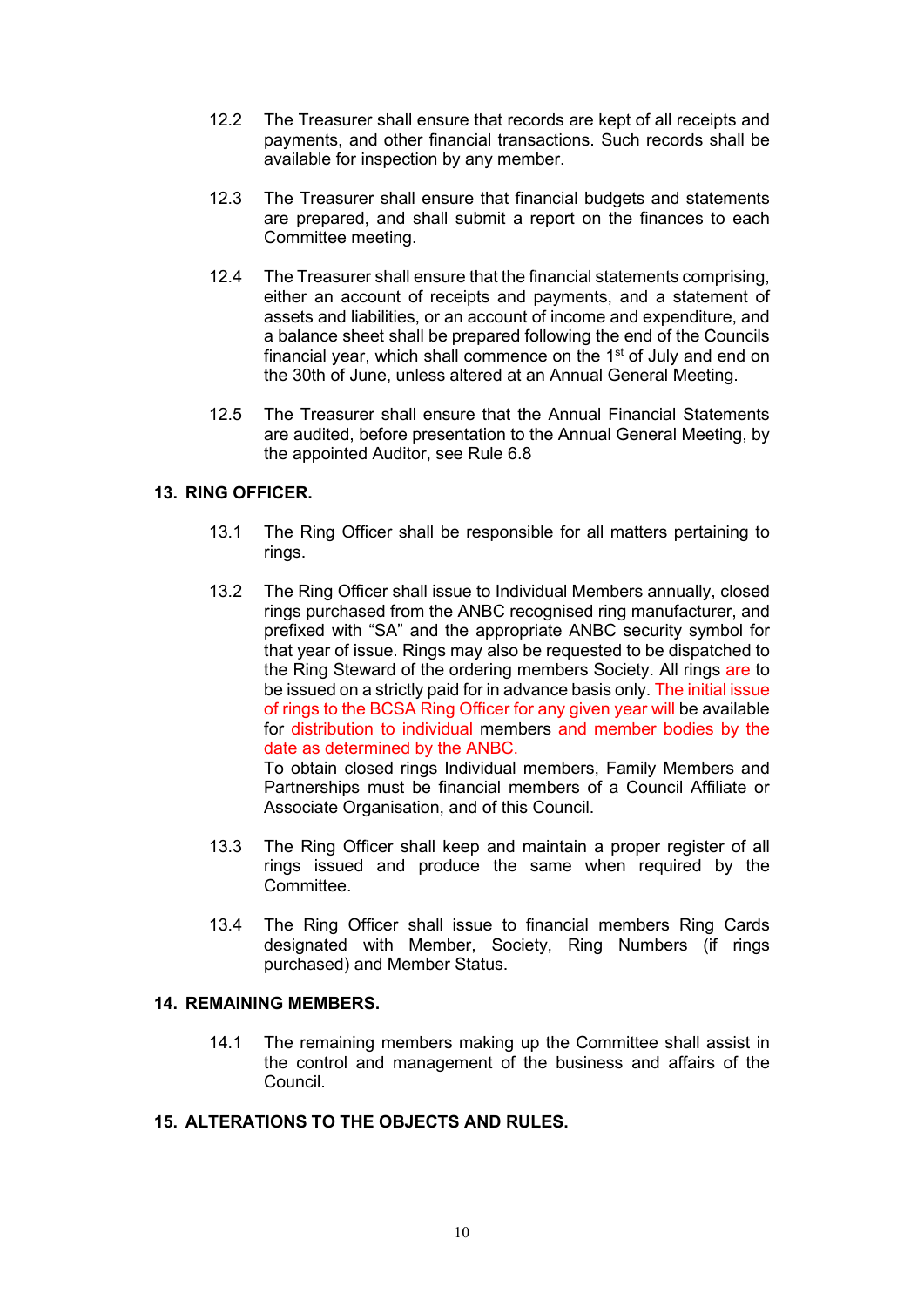- 15.1 No alteration or addition to or deletion may be made to these Objects and Rules, except at the Annual General Meeting or a Special General Meeting convened for that purpose.
- 15.2 Any Individual Member of the Council, who may desire to amend the Objects and or Rules of the Council, must do so through their Principal Organisation but in time for that Organisation to fully discuss and sanction the proposal. A written submission from that Organisation is to be in the hands of the Secretary of Council at least **45 days** prior to the date fixed for the Annual General Meeting advising:-
	- 15.2.1 The Object and or Rule that is proposed for amendment.
	- 15.2.2 The reason for the proposed amendment.
- 15.3 Upon receipt of any such request, the Secretary shall record the matter on the agenda of the Annual General Meeting.

# **16. THE SEAL.**

- 16.1 The Council shall have a common seal.
- 16.2 The seal shall not be used without the expressed authorization of the Committee, and every use of the seal shall be recorded in the minute book of the Council. The affixing of the seal shall be witnessed by the Chairperson and the Secretary.
- 16.3 The seal shall be kept in the custody of the Secretary.

# **17. INSURANCE.**

17.1 The Council shall obtain public liability insurance and any other insurance's deemed as necessary by the Committee.

#### **18. LIABILITY, PROPERTY AND DISSOLUTION.**

- 18.1 Persons who with the authority of the Committee incur any debt or other liability on behalf of the Council shall have such liability met by the Council, so that they incur no personal loss.
- 18.2 The income property and funds of the Council shall be used solely towards the promotion of the Objects, Purposes and Functions detailed in Rule 3, and shall not be paid or transferred to any members or relatives of members provided that nothing herein shall prevent any payment in good faith to any person in return for services actually rendered. Or to any person furtherance of the Objects of the Council and without undue preference.
- 18.3 The Council may be wound up in the manner provided for in Part 5 Division 1 of the Act, which states that an incorporated association can resolve to wind up by a special resolution.
- 18.4 "special resolution" of an incorporated association means –